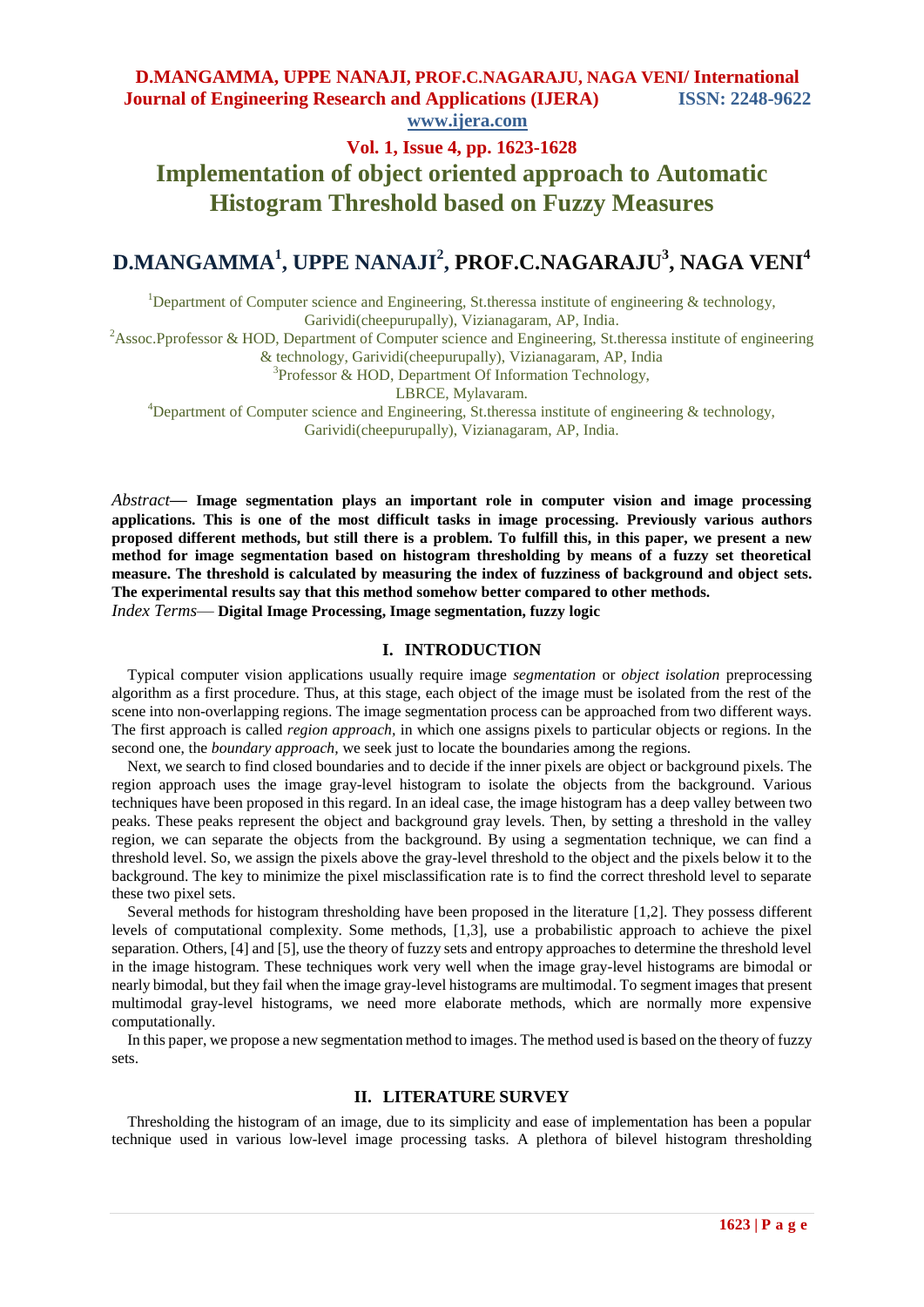# **www.ijera.com**

### **Vol. 1, Issue 4, pp. 1623-1628**

techniques exist in literature for purposes such as separating the foreground from the background in images [6]–[10] and removing the spurious edges during edge detection [11], [12]. Multilevel histogram thresholding finds application in partitioning an image into different regions [6], [13].

Comprehensive reviews of various histogram thresholding techniques are available in [14] and [15]. Most of these histogram thresholding algorithms are based on optimizing certain criteria, searching certain features such

as "valleys" and "shoulders," or decomposing the histogram on the basis of modeling. However, as mentioned in [16], such methods would perform satisfactorily only when the histogram is "well-defined" with respect to the technique used, that is, when the histogram meets the prior assumptions made about it. Some examples of histograms being "well-defined" are those which posses specific characteristics such as prominent "valleys" or "peaks," fit a particular model very well, or whose regions can be appropriately described using certain homogeneity measures.

However, in practice, one can not guarantee that images having "well-defined" histograms will be encountered. Hence, it is desirable to have thresholding techniques that do not depend on whether the histogram is "well-defined" or not.

### *A. Categories and Preliminaries*

We categorize the thresholding methods in six groups according to the information they are exploiting. These categories are:

- Histogram shape-based methods, where, for example, the peaks, valleys and curvatures of the smoothed histogram are analyzed
- clustering-based methods, where the gray-level samples are clustered in two parts as background and foreground, or alternately are modeled as a mixture of two Gaussians
- entropy-based methods result in algorithms that use the entropy of the foreground and background regions, the cross-entropy between the original and binarized image, etc.
- object attribute-based methods search a measure of similarity between the gray-level and the binarized images, such as fuzzy shape similarity, edge coincidence, etc.
- the spatial methods use higher-order probability distribution and/or correlation between pixels
- local methods adapt the threshold value on each pixel to the local image characteristics.

### **III. PROPOSED SYSTEM ARCHITECTURE**

#### *A. Introduction to Fuzzy Logics*

Fuzzy logic is a powerful problem-solving methodology with a myriad of applications in embedded control and information processing.

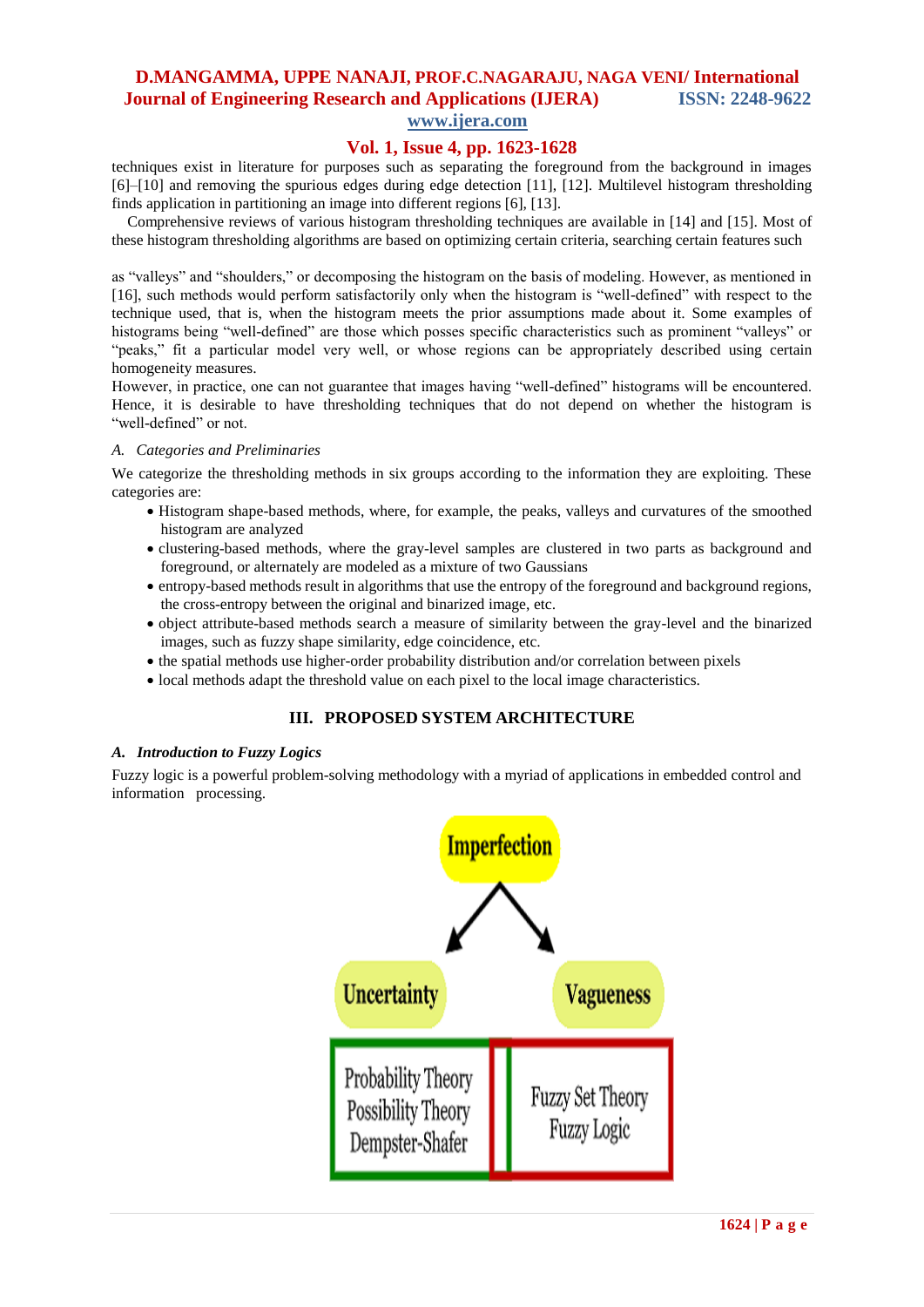**www.ijera.com**

**Vol. 1, Issue 4, pp. 1623-1628**

Fig 1: Imperfection and theories to handle it.

Fuzzy provides a remarkably simple way to draw definite conclusions from vague, ambiguous or imprecise information. In a sense, fuzzy logic resembles human decision making with its ability to work from approximate data and find precise solutions. As shown in Figure 1 fuzzy logic and probability theory are the most powerful tools to overcome the imperfection. Unlike classical logic which requires a deep understanding of a system, exact equations, and precise numeric values, fuzzy logic incorporates an alternative way of thinking, which allows modeling complex systems using a higher level of abstraction originating from our knowledge and experience. Fuzzy logic allows expressing the knowledge with subjective concepts such as very hot, bright red and very small height, which are mapped into exact numeric ranges.

### *B. Structure of Fuzzy Image Processing*

Fuzzy image processing is not a unique theory. Fuzzy image processing is the collection of all approaches that understand, represent and process the images, their segments and features as fuzzy sets.



Fig 2: The general structure of fuzzy image processing



Fig 3: Steps of Fuzzy Image Processing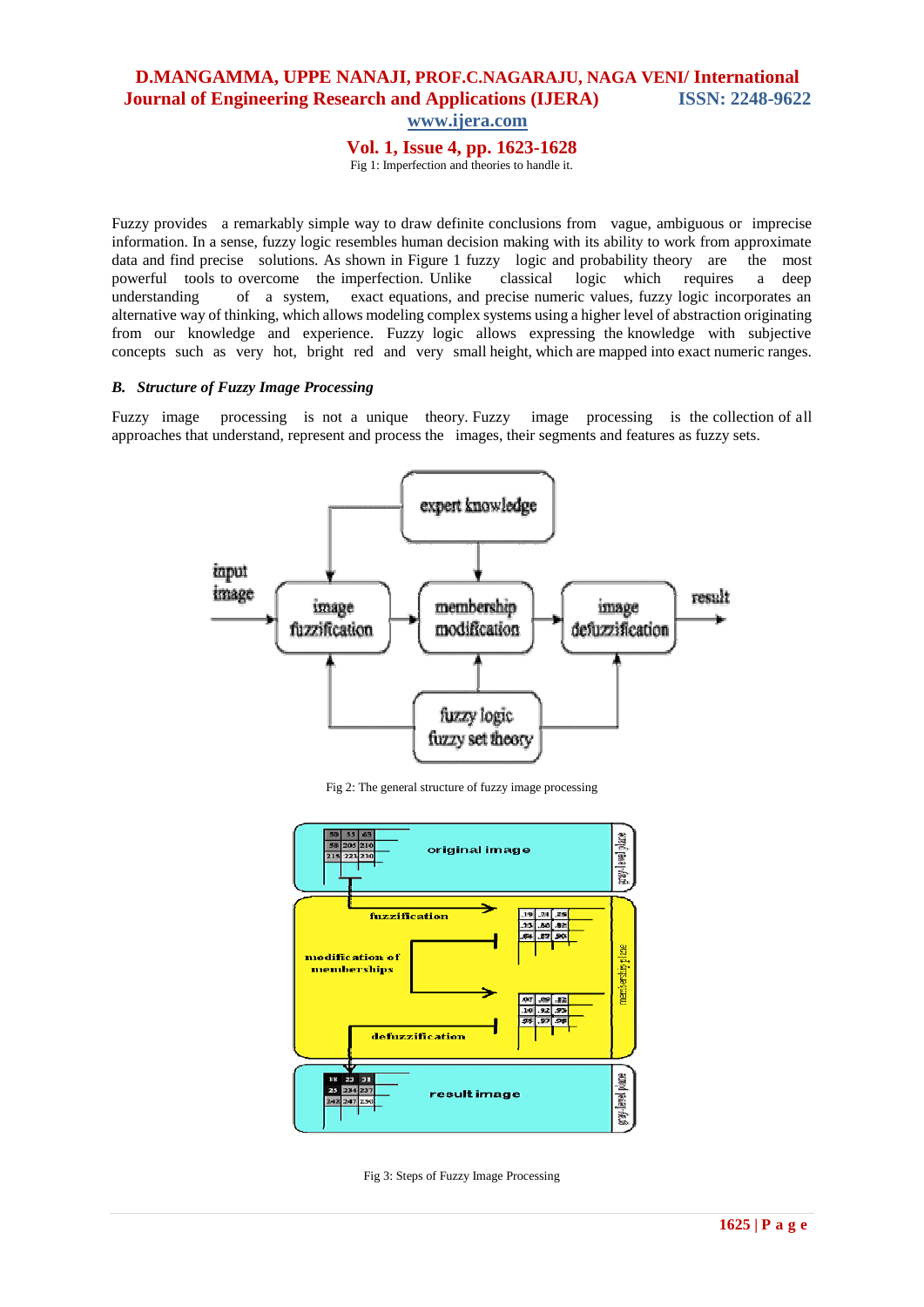## **www.ijera.com**

### **Vol. 1, Issue 4, pp. 1623-1628**

The representation and processing depend on the selected fuzzy technique and on the problem to be solved. Fuzzy image processing has three main stages: image fuzzification, modification of membership values, and, if necessary, image defuzzification. The fuzzification and defuzzification steps are due to non availability fuzzy hardware. Therefore, the coding of image data (fuzzification) and decoding of the results (defuzzification) are steps that make possible to process images with fuzzy techniques. The main power of fuzzy image processing is in the middle step i.e. modification of membership values, Figure.4.3. After the image data are transformed from gray-level plane to the membership plane (fuzzification), appropriate fuzzy techniques modify the membership values.

#### *C. Proposed Method*

The concept presented above sounds attractive but has some limitations concerning the initialization of the seed subsets. In these subsets should contain enough information about the regions and its boundaries are defined manually. The proposed method in this paper aims to overcome some of the limitations of the existing method.

Infact, the initial subsets are defined automatically and they are large enough to accommodate a minimum number of pixels defined at the beginning of the process. This minimum depends on the image histograms hape and it is a function of the number of pixels in the gray level intervals  $[0,127]$  and  $[128,255]$ . It is calculated as follows:

MinFix<sub>Bseed(Wseed</sub>) = 
$$
P_1 \sum_{i=0(128)}^{127(255)} h(x_i)
$$

and the company of the company of the company of the company of the company of the company of the company of the company of the company of the company of the company of the company of the company of the company of the comp

where and denotes the number of occurrences at graylevel . Equation(7) can be seen as a special case of a cumulative histogram. However, in images with low contrast, the method performs poorly due to the fact that one of the initial regions contain a low number of pixels. So, previous histogram equalization is carried out in images with low contrast aiming to provide an image with significant contrast. If the number of pixels belonging to the gray level intervals or is smaller than a value defined by, where and, are the dimensions of the image, the image histogram is equalized. Equalization is carried out using the concept of cumulative distribution function[21]. The probability of occurrence of gray level in an image is approximated by

$$
p(x_i) = \frac{h(x_i)}{MN}.
$$

For discrete values the cumulative distribution function is given by

$$
T(x_i) = \sum_{k=0}^{i} p(x_k) = \sum_{k=0}^{i} \frac{h(x_k)}{MN}.
$$
\n(9)

Thus, a processed image is obtained by mapping each pixel with level  $\mathcal{I}_{\ell}$  in the input image into a corresponding pixel with level  $s_i = T(x_i)$  in the output image.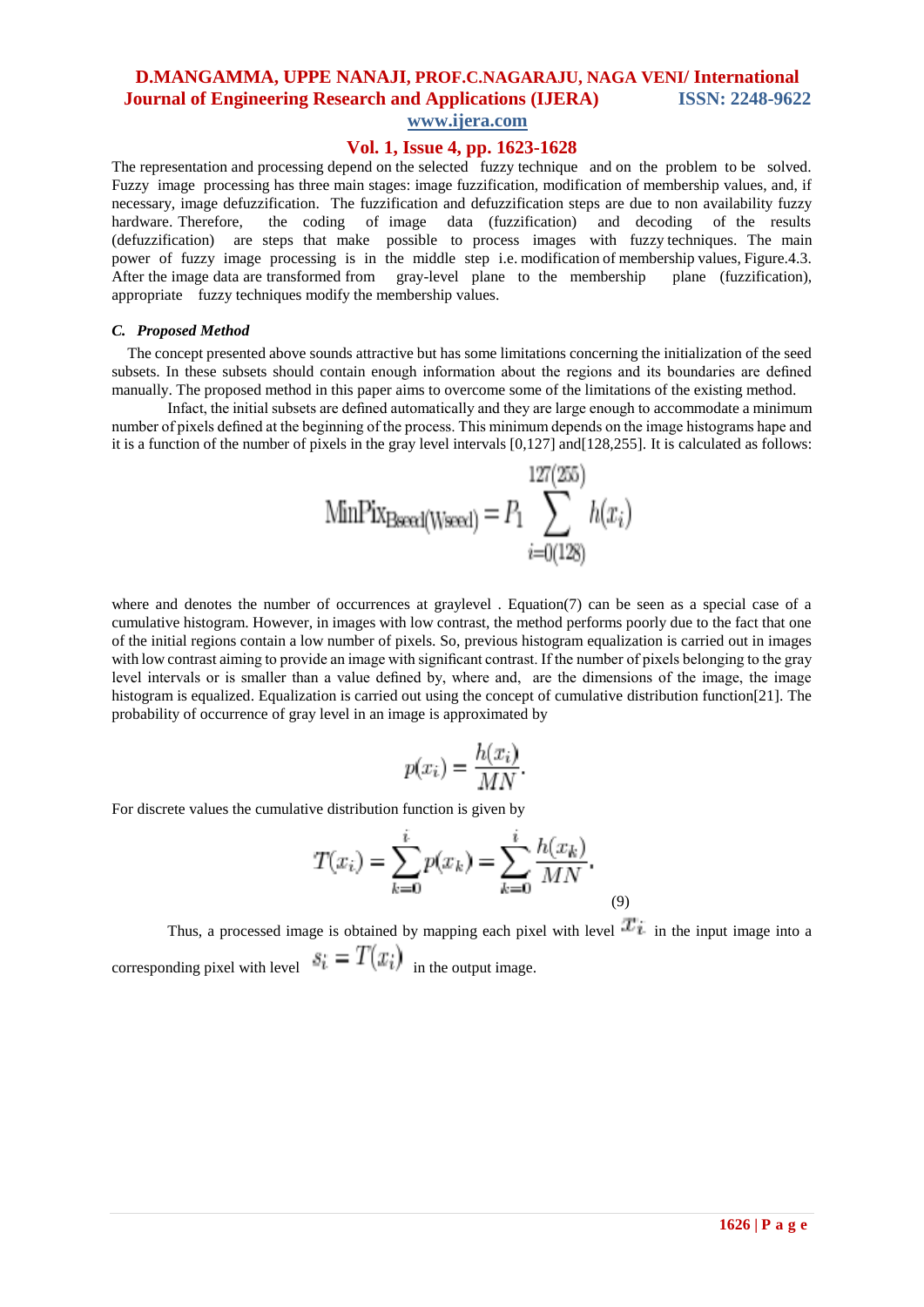# **Vol. 1, Issue 4, pp. 1623-1628**

*D. Experimental Results*



 Fig 4(a) Inputs of Proposed System





Fig 4(b) outputs of Proposed System



Fig 4(c) Inputs of Proposed System Fig 4(d) outputs of Proposed System

### **IV. CONCLUSIONS**

We have introduced in this paper a new procedure for image segmentation based on the fuzzy set theory. The pixels of the objects and of the background are separated by histogram thresholding. The threshold level is obtained by means of the measurement of the linear index of fuzziness on the image gray-level histogram using a very simple algorithm. Comparisons to other thresholding techniques showed that the proposed method is a good alternative to deal with multimodal histograms. It is particularly attractive for real-time applications because histogram-segmentation based methods are simpler and therefore faster than the other ones.

#### **References**

- [1]. N. Otsu, "A threshold selection method from gray-level histograms," IEEE Trans. on Syst., Man, and Cybem., vol. 9, no.1, pp. 62-66, 1979.
- [2]. N. R. Pal and S K. Pal, "Entropy: A new defition and its applications," IEEE Trans. on Syst., Man, and Cybem., vol. 21, no.5, pp. 1260-1270,1991.
- [3]. D. E. Lloyd, "Automatic target classification using moment invariants of image shapes," Farnborough, UK. Rep. RAE IDN AW126, Dec. 1985.
- [4]. T. W. Ridler and S. Calvard," Picture thresholding using an iterative selection method," IEEE Trans. on Syst., Man, and Cybem., vol. 8, pp. 630-632, 1978.
- [5]. S. K. Pal, R. A King and A A Hashim "Automatic gray level thresholdma through index offuzziness and entropy," Pattern Recogni%on Letters, vol. 1, p;141-146, 1983.
- [6]. N. Otsu, "A threshold selection method from gray-level histogram," IEEE Trans. Syst., Man, Cybern., vol. SMC-9, no. 1, pp. 62–66, Jan.1979.
- [7]. J. N. Kapur, P. K. Sahoo, A. K. C. Wong, and C. Wong, "A new method for gray-level picture thresholding using the entropy of the histogram," Comput. Vis., Graph., Image Process., vol. 29, pp. 273-285, 1985.
- [8]. J. Kittler and J. Illingworth, "Minimum error thresholding," Pattern Recognit., vol. 19, no. 1, pp. 41–47, 1986.
- [9]. S. K. Pal, R. A. King, and A. A. Hashim, "Automatic grey level thresholding through index of fuzziness and entropy," Pattern Recognit. Lett., vol. 1, no. 3, pp. 141–146, 1983.
- [10]. W.-H. Tsai, "Moment-preserving thresholding: A new approach," Comput. Vis., Graph., Image Process., vol. 29, pp. 377–393, 1985. [11]. P. L. Rosin, "Unimodal thresholding," Pattern Recognit., vol. 34, no. 11, pp. 2083-2096, 2001.
- [12]. P. V. Henstock and D. M. Chelberg, "Automatic gradient threshold determination for edge detection," IEEE Trans. Image Process., vol. 5, no. 5, pp. 784–787, May 1996.
- [13]. J.-S. Lee, M. C. K. Yang, and K. Yang, "Threshold selection using estimates from truncated normal distribution," IEEE Trans. Syst., Man, Cybern., vol. 19, no. 2, pp. 422–429, Feb. 1989.